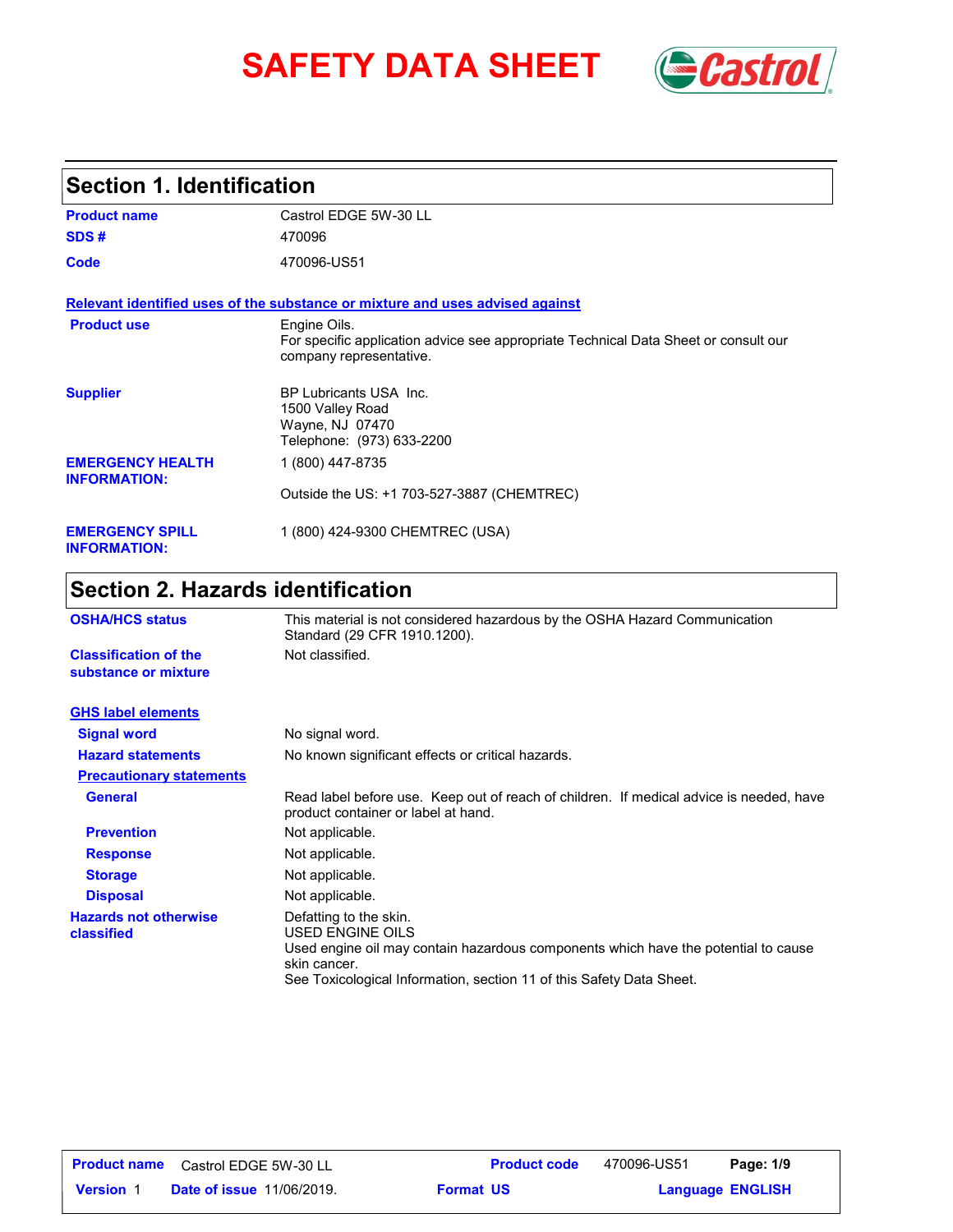## **Section 3. Composition/information on ingredients**

**Substance/mixture**

Mixture

Highly refined base oil (IP 346 DMSO extract < 3%). Proprietary performance additives.

| <b>Ingredient name</b>                                                                                           | <b>CAS number</b>                           | $\frac{9}{6}$                  |
|------------------------------------------------------------------------------------------------------------------|---------------------------------------------|--------------------------------|
| Distillates (petroleum), hydrotreated heavy paraffinic<br>Distillates (petroleum), hydrotreated heavy paraffinic | 64742-54-7<br>64742-54-7                    | $≥25 - ≤50$<br>$\geq$ 25 - <50 |
| Base oil - highly refined                                                                                        | Varies - See Key to<br><b>abbreviations</b> | -≤5                            |
| Phenol, dodecyl-, branched                                                                                       | 74499-35-7 /<br>121158-58-5                 | ≤0.3                           |

Any concentration shown as a range is to protect confidentiality or is due to batch variation.

**There are no additional ingredients present which, within the current knowledge of the supplier and in the concentrations applicable, are classified as hazardous to health and hence require reporting in this section.**

**Occupational exposure limits, if available, are listed in Section 8.**

## **Section 4. First aid measures**

#### **Description of necessary first aid measures**

| Eye contact                       | In case of contact, immediately flush eyes with plenty of water for at least 15 minutes.<br>Evelids should be held away from the eyeball to ensure thorough rinsing. Check for and<br>remove any contact lenses. Get medical attention. |
|-----------------------------------|-----------------------------------------------------------------------------------------------------------------------------------------------------------------------------------------------------------------------------------------|
| <b>Skin contact</b>               | Wash skin thoroughly with soap and water or use recognized skin cleanser. Remove<br>contaminated clothing and shoes. Wash clothing before reuse. Clean shoes thoroughly<br>before reuse. Get medical attention if symptoms occur.       |
| <b>Inhalation</b>                 | If inhaled, remove to fresh air. Get medical attention if symptoms occur.                                                                                                                                                               |
| <b>Ingestion</b>                  | Do not induce vomiting unless directed to do so by medical personnel. Get medical<br>attention if symptoms occur.                                                                                                                       |
| <b>Protection of first-aiders</b> | No action shall be taken involving any personal risk or without suitable training.                                                                                                                                                      |

#### **Most important symptoms/effects, acute and delayed**

**See Section 11 for more detailed information on health effects and symptoms.**

#### **Indication of immediate medical attention and special treatment needed, if necessary**

| <b>Notes to physician</b>  | Treatment should in general be symptomatic and directed to relieving any effects. |
|----------------------------|-----------------------------------------------------------------------------------|
| <b>Specific treatments</b> | No specific treatment.                                                            |

## **Section 5. Fire-fighting measures**

| <b>Extinguishing media</b>                               |                                                                                                                                                                                                |
|----------------------------------------------------------|------------------------------------------------------------------------------------------------------------------------------------------------------------------------------------------------|
| <b>Suitable extinguishing</b><br>media                   | In case of fire, use foam, dry chemical or carbon dioxide extinguisher or spray.                                                                                                               |
| Unsuitable extinguishing<br>media                        | Do not use water jet.                                                                                                                                                                          |
| <b>Specific hazards arising</b><br>from the chemical     | In a fire or if heated, a pressure increase will occur and the container may burst.                                                                                                            |
| <b>Hazardous combustion</b><br>products                  | Combustion products may include the following:<br>carbon oxides $(CO, CO2)$ (carbon monoxide, carbon dioxide)                                                                                  |
| <b>Special protective actions</b><br>for fire-fighters   | No action shall be taken involving any personal risk or without suitable training. Promptly<br>isolate the scene by removing all persons from the vicinity of the incident if there is a fire. |
| <b>Special protective</b><br>equipment for fire-fighters | Fire-fighters should wear positive pressure self-contained breathing apparatus (SCBA)<br>and full turnout gear.                                                                                |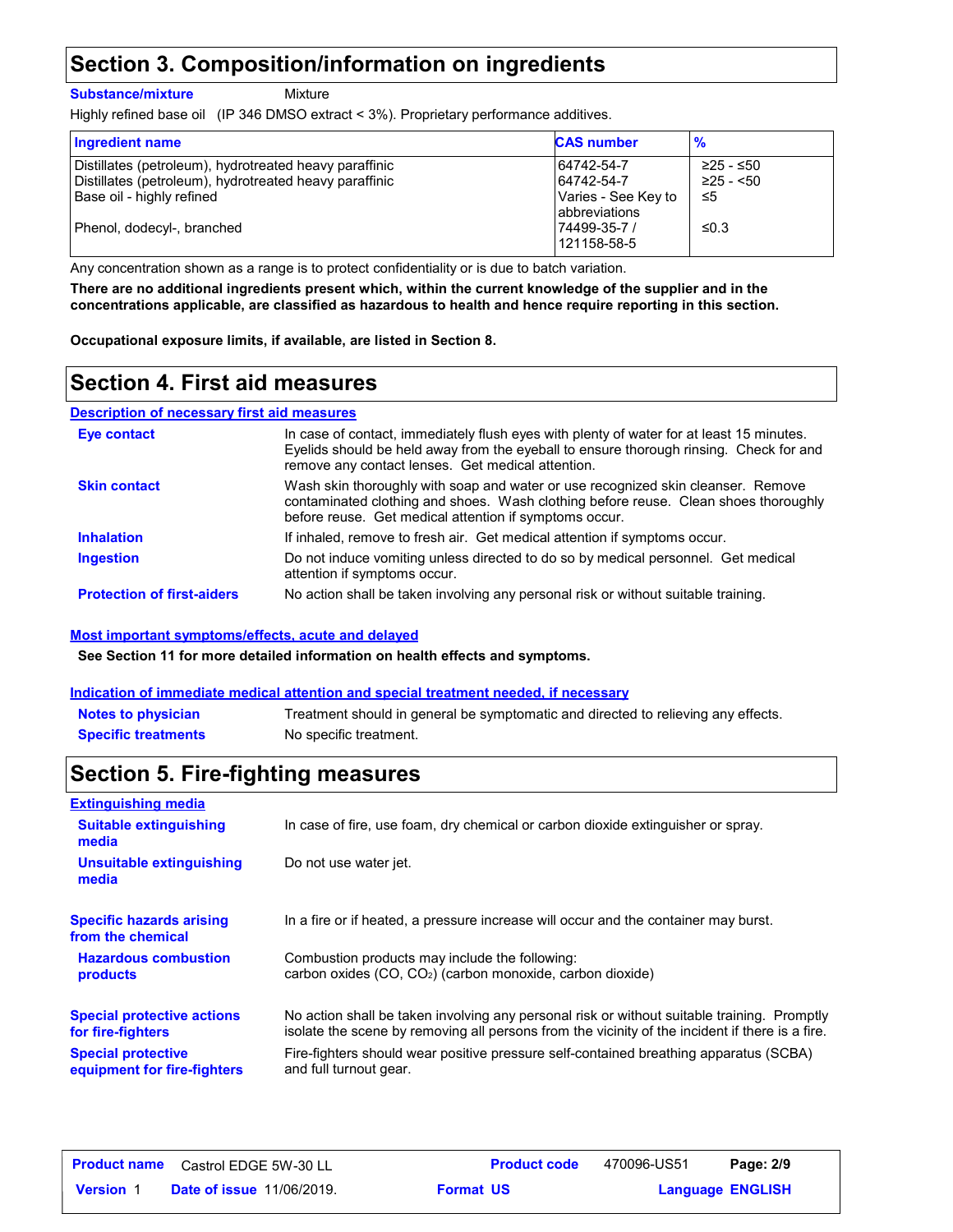## **Section 6. Accidental release measures**

|                                                              | Personal precautions, protective equipment and emergency procedures                                                                                                                                                                                                                                                                                                                                |  |
|--------------------------------------------------------------|----------------------------------------------------------------------------------------------------------------------------------------------------------------------------------------------------------------------------------------------------------------------------------------------------------------------------------------------------------------------------------------------------|--|
| For non-emergency<br>personnel                               | No action shall be taken involving any personal risk or without suitable training.<br>Evacuate surrounding areas. Keep unnecessary and unprotected personnel from<br>entering. Do not touch or walk through spilled material. Put on appropriate personal<br>protective equipment. Floors may be slippery; use care to avoid falling.                                                              |  |
| For emergency responders                                     | If specialized clothing is required to deal with the spillage, take note of any information in<br>Section 8 on suitable and unsuitable materials. See also the information in "For non-<br>emergency personnel".                                                                                                                                                                                   |  |
| <b>Environmental precautions</b>                             | Avoid dispersal of spilled material and runoff and contact with soil, waterways, drains<br>and sewers. Inform the relevant authorities if the product has caused environmental<br>pollution (sewers, waterways, soil or air).                                                                                                                                                                      |  |
| <b>Methods and materials for containment and cleaning up</b> |                                                                                                                                                                                                                                                                                                                                                                                                    |  |
| <b>Small spill</b>                                           | Stop leak if without risk. Move containers from spill area. Absorb with an inert material<br>and place in an appropriate waste disposal container. Dispose of via a licensed waste<br>disposal contractor.                                                                                                                                                                                         |  |
| Large spill                                                  | Stop leak if without risk. Move containers from spill area. Prevent entry into sewers,<br>water courses, basements or confined areas. Contain and collect spillage with non-<br>combustible, absorbent material e.g. sand, earth, vermiculite or diatomaceous earth and<br>place in container for disposal according to local regulations. Dispose of via a licensed<br>waste disposal contractor. |  |

## **Section 7. Handling and storage**

| <b>Precautions for safe handling</b>                                             |                                                                                                                                                                                                                                                                                                                                                                                                                                                                                                                                                                                               |
|----------------------------------------------------------------------------------|-----------------------------------------------------------------------------------------------------------------------------------------------------------------------------------------------------------------------------------------------------------------------------------------------------------------------------------------------------------------------------------------------------------------------------------------------------------------------------------------------------------------------------------------------------------------------------------------------|
| <b>Protective measures</b>                                                       | Put on appropriate personal protective equipment (see Section 8).                                                                                                                                                                                                                                                                                                                                                                                                                                                                                                                             |
| <b>Advice on general</b><br>occupational hygiene                                 | Eating, drinking and smoking should be prohibited in areas where this material is<br>handled, stored and processed. Wash thoroughly after handling. Remove contaminated<br>clothing and protective equipment before entering eating areas. See also Section 8 for<br>additional information on hygiene measures.                                                                                                                                                                                                                                                                              |
| <b>Conditions for safe storage,</b><br>including any<br><b>incompatibilities</b> | Store in accordance with local regulations. Store in original container protected from<br>direct sunlight in a dry, cool and well-ventilated area, away from incompatible materials<br>(see Section 10) and food and drink. Keep container tightly closed and sealed until<br>ready for use. Store and use only in equipment/containers designed for use with this<br>product. Containers that have been opened must be carefully resealed and kept upright<br>to prevent leakage. Do not store in unlabeled containers. Use appropriate containment<br>to avoid environmental contamination. |
| <b>Not suitable</b>                                                              | Prolonged exposure to elevated temperature                                                                                                                                                                                                                                                                                                                                                                                                                                                                                                                                                    |

## **Section 8. Exposure controls/personal protection**

#### **Control parameters**

#### **Occupational exposure limits**

| <b>Ingredient name</b>                                 | <b>Exposure limits</b>                                                                                                                                                                                                        |  |
|--------------------------------------------------------|-------------------------------------------------------------------------------------------------------------------------------------------------------------------------------------------------------------------------------|--|
| Distillates (petroleum), hydrotreated heavy paraffinic | <b>ACGIH TLV (United States).</b><br>TWA: 5 mg/m <sup>3</sup> 8 hours. Issued/Revised:<br>11/2009 Form: Inhalable fraction<br><b>OSHA PEL (United States).</b><br>TWA: 5 mg/m <sup>3</sup> 8 hours. Issued/Revised:<br>6/1993 |  |
| Distillates (petroleum), hydrotreated heavy paraffinic | <b>ACGIH TLV (United States).</b><br>TWA: 5 mg/m <sup>3</sup> 8 hours. Issued/Revised:<br>11/2009 Form: Inhalable fraction<br><b>OSHA PEL (United States).</b><br>TWA: 5 mg/m <sup>3</sup> 8 hours. Issued/Revised:<br>6/1993 |  |
| <b>Product name</b><br>Castrol EDGE 5W-30 LL           | <b>Product code</b><br>470096-US51<br>Page: 3/9                                                                                                                                                                               |  |
| <b>Version 1</b><br><b>Date of issue 11/06/2019.</b>   | <b>Format US</b><br><b>Language ENGLISH</b>                                                                                                                                                                                   |  |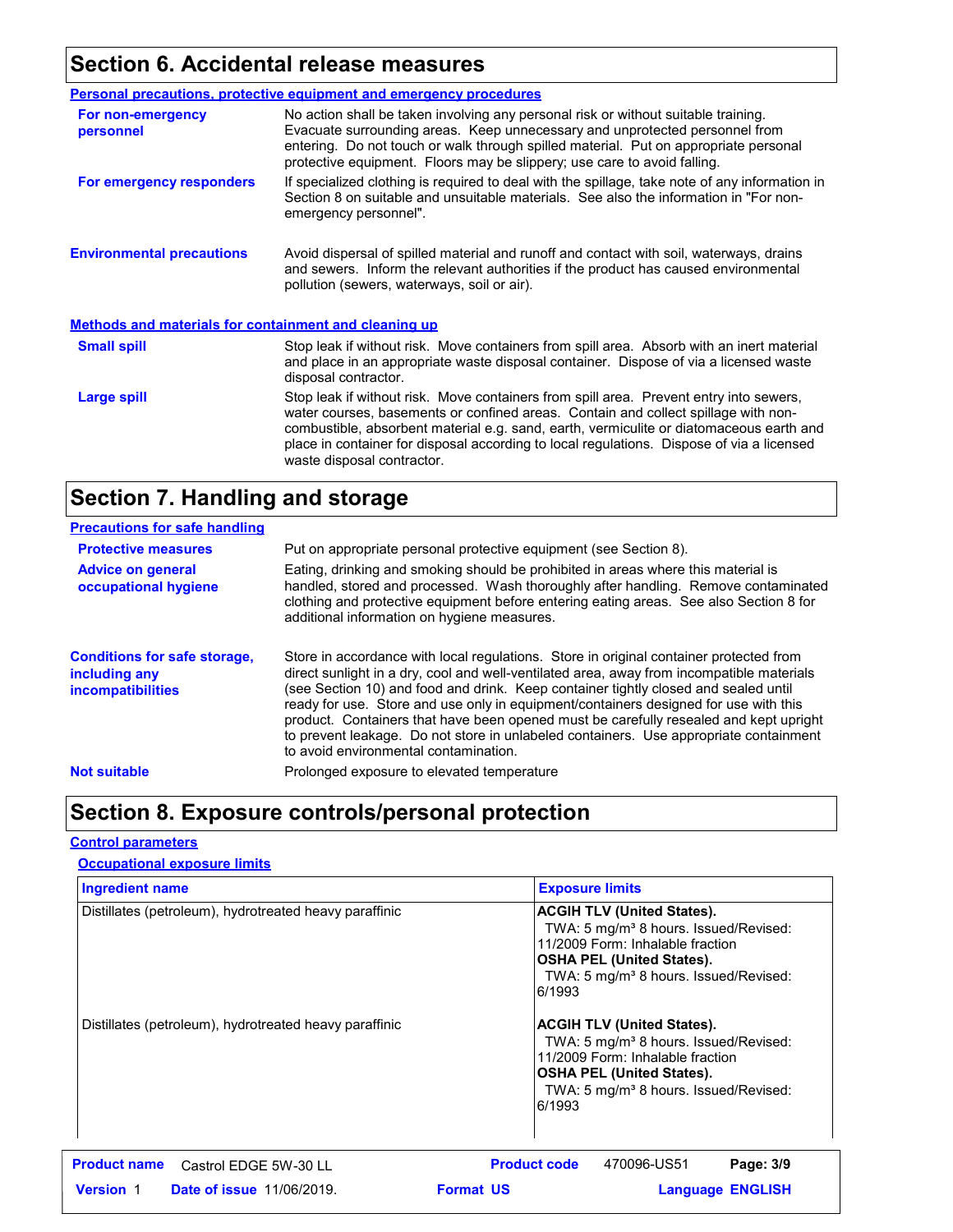| Section 8. Exposure controls/personal protection |                                                                                                                                                                                                                               |  |
|--------------------------------------------------|-------------------------------------------------------------------------------------------------------------------------------------------------------------------------------------------------------------------------------|--|
| Base oil - highly refined                        | <b>ACGIH TLV (United States).</b><br>TWA: 5 mg/m <sup>3</sup> 8 hours. Issued/Revised:<br>11/2009 Form: Inhalable fraction<br><b>OSHA PEL (United States).</b><br>TWA: 5 mg/m <sup>3</sup> 8 hours. Issued/Revised:<br>6/1993 |  |
| Phenol, dodecyl-, branched                       | None.                                                                                                                                                                                                                         |  |

While specific OELs for certain components may be shown in this section, other components may be present in any mist, vapor or dust produced. Therefore, the specific OELs may not be applicable to the product as a whole and are provided for guidance only.

| <b>Appropriate engineering</b><br>controls | All activities involving chemicals should be assessed for their risks to health, to ensure<br>exposures are adequately controlled. Personal protective equipment should only be<br>considered after other forms of control measures (e.g. engineering controls) have been<br>suitably evaluated. Personal protective equipment should conform to appropriate<br>standards, be suitable for use, be kept in good condition and properly maintained.<br>Your supplier of personal protective equipment should be consulted for advice on<br>selection and appropriate standards. For further information contact your national<br>organisation for standards.<br>Provide exhaust ventilation or other engineering controls to keep the relevant airborne<br>concentrations below their respective occupational exposure limits.<br>The final choice of protective equipment will depend upon a risk assessment. It is<br>important to ensure that all items of personal protective equipment are compatible. |
|--------------------------------------------|------------------------------------------------------------------------------------------------------------------------------------------------------------------------------------------------------------------------------------------------------------------------------------------------------------------------------------------------------------------------------------------------------------------------------------------------------------------------------------------------------------------------------------------------------------------------------------------------------------------------------------------------------------------------------------------------------------------------------------------------------------------------------------------------------------------------------------------------------------------------------------------------------------------------------------------------------------------------------------------------------------|
| <b>Environmental exposure</b><br>controls  | Emissions from ventilation or work process equipment should be checked to ensure they<br>comply with the requirements of environmental protection legislation. In some cases,<br>fume scrubbers, filters or engineering modifications to the process equipment will be<br>necessary to reduce emissions to acceptable levels.                                                                                                                                                                                                                                                                                                                                                                                                                                                                                                                                                                                                                                                                              |
| <b>Individual protection measures</b>      |                                                                                                                                                                                                                                                                                                                                                                                                                                                                                                                                                                                                                                                                                                                                                                                                                                                                                                                                                                                                            |
| <b>Hygiene measures</b>                    | Wash hands, forearms and face thoroughly after handling chemical products, before<br>eating, smoking and using the lavatory and at the end of the working period.<br>Appropriate techniques should be used to remove potentially contaminated clothing.<br>Wash contaminated clothing before reusing. Ensure that eyewash stations and safety<br>showers are close to the workstation location.                                                                                                                                                                                                                                                                                                                                                                                                                                                                                                                                                                                                            |
| <b>Eye/face protection</b>                 | Safety glasses with side shields.                                                                                                                                                                                                                                                                                                                                                                                                                                                                                                                                                                                                                                                                                                                                                                                                                                                                                                                                                                          |
| <b>Skin protection</b>                     |                                                                                                                                                                                                                                                                                                                                                                                                                                                                                                                                                                                                                                                                                                                                                                                                                                                                                                                                                                                                            |
| <b>Hand protection</b>                     | Wear protective gloves if prolonged or repeated contact is likely. Wear chemical<br>resistant gloves. Recommended: Nitrile gloves. The correct choice of protective gloves<br>depends upon the chemicals being handled, the conditions of work and use, and the<br>condition of the gloves (even the best chemically resistant glove will break down after<br>repeated chemical exposures). Most gloves provide only a short time of protection<br>before they must be discarded and replaced. Because specific work environments and<br>material handling practices vary, safety procedures should be developed for each<br>intended application. Gloves should therefore be chosen in consultation with the supplier/<br>manufacturer and with a full assessment of the working conditions.                                                                                                                                                                                                              |
| <b>Body protection</b>                     | Use of protective clothing is good industrial practice.<br>Personal protective equipment for the body should be selected based on the task being<br>performed and the risks involved and should be approved by a specialist before handling<br>this product.<br>Cotton or polyester/cotton overalls will only provide protection against light superficial<br>contamination that will not soak through to the skin. Overalls should be laundered on a<br>regular basis. When the risk of skin exposure is high (e.g. when cleaning up spillages or<br>if there is a risk of splashing) then chemical resistant aprons and/or impervious chemical<br>suits and boots will be required.                                                                                                                                                                                                                                                                                                                      |
| <b>Other skin protection</b>               | Appropriate footwear and any additional skin protection measures should be selected<br>based on the task being performed and the risks involved and should be approved by a<br>specialist before handling this product.                                                                                                                                                                                                                                                                                                                                                                                                                                                                                                                                                                                                                                                                                                                                                                                    |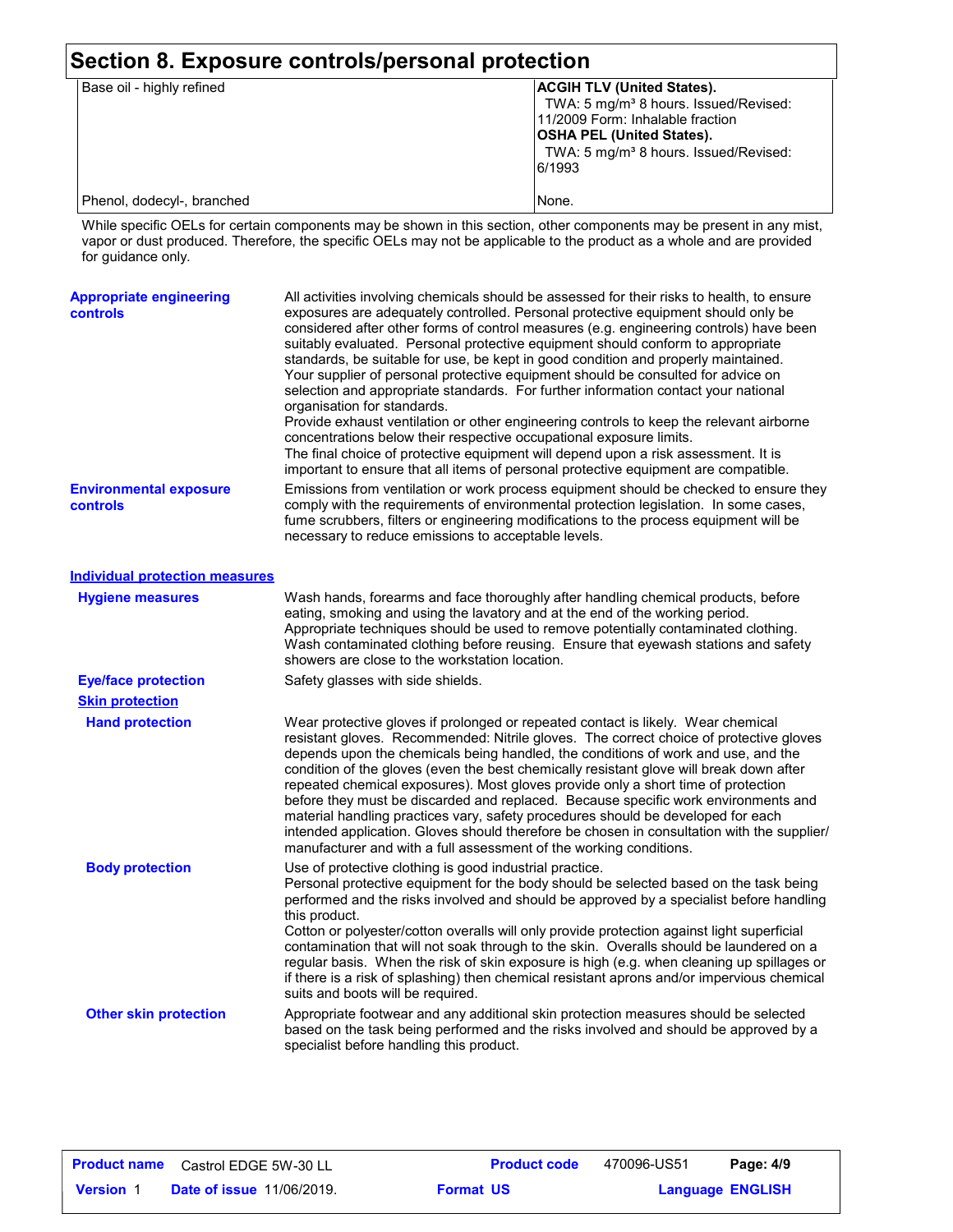## **Section 8. Exposure controls/personal protection**

**Respiratory protection**

In case of insufficient ventilation, wear suitable respiratory equipment. The correct choice of respiratory protection depends upon the chemicals being handled, the conditions of work and use, and the condition of the respiratory equipment. Safety procedures should be developed for each intended application. Respiratory protection equipment should therefore be chosen in consultation with the supplier/manufacturer and with a full assessment of the working conditions.

## **Section 9. Physical and chemical properties**

| <b>Appearance</b>                                 |                                                                                                                                                             |
|---------------------------------------------------|-------------------------------------------------------------------------------------------------------------------------------------------------------------|
| <b>Physical state</b>                             | Liquid.                                                                                                                                                     |
| <b>Color</b>                                      | Brown.                                                                                                                                                      |
| Odor                                              | Not available.                                                                                                                                              |
| <b>Odor threshold</b>                             | Not available.                                                                                                                                              |
| рH                                                | Not available.                                                                                                                                              |
| <b>Melting point</b>                              | Not available.                                                                                                                                              |
| <b>Boiling point</b>                              | Not available.                                                                                                                                              |
| <b>Flash point</b>                                | Closed cup: >180°C (>356°F) [Pensky-Martens.]                                                                                                               |
| <b>Pour point</b>                                 | -39 $^{\circ}$ C                                                                                                                                            |
| <b>Evaporation rate</b>                           | Not available.                                                                                                                                              |
| <b>Flammability (solid, gas)</b>                  | Not applicable. Based on - Physical state                                                                                                                   |
| Lower and upper explosive<br>(flammable) limits   | Not available.                                                                                                                                              |
| <b>Vapor pressure</b>                             | Not available.                                                                                                                                              |
| <b>Vapor density</b>                              | Not available.                                                                                                                                              |
| <b>Density</b>                                    | <1000 kg/m <sup>3</sup> (<1 g/cm <sup>3</sup> ) at 15 <sup>°</sup> C                                                                                        |
| <b>Solubility</b>                                 | insoluble in water.                                                                                                                                         |
| <b>Partition coefficient: n-</b><br>octanol/water | Not available.                                                                                                                                              |
| <b>Auto-ignition temperature</b>                  | Not available.                                                                                                                                              |
| <b>Decomposition temperature</b>                  | Not available.                                                                                                                                              |
| <b>Viscosity</b>                                  | Kinematic: 62 to 70 mm <sup>2</sup> /s (62 to 70 cSt) at 40 <sup>°</sup> C<br>Kinematic: 11 to 12.4 mm <sup>2</sup> /s (11 to 12.4 cSt) at 100 $^{\circ}$ C |

## **Section 10. Stability and reactivity**

| <b>Reactivity</b>                                   | No specific test data available for this product. Refer to Conditions to avoid and<br>Incompatible materials for additional information.                                |
|-----------------------------------------------------|-------------------------------------------------------------------------------------------------------------------------------------------------------------------------|
| <b>Chemical stability</b>                           | The product is stable.                                                                                                                                                  |
| <b>Possibility of hazardous</b><br><b>reactions</b> | Under normal conditions of storage and use, hazardous reactions will not occur.<br>Under normal conditions of storage and use, hazardous polymerization will not occur. |
| <b>Conditions to avoid</b>                          | Avoid all possible sources of ignition (spark or flame).                                                                                                                |
| <b>Incompatible materials</b>                       | Reactive or incompatible with the following materials: oxidizing materials.                                                                                             |
| <b>Hazardous decomposition</b><br>products          | Under normal conditions of storage and use, hazardous decomposition products should<br>not be produced.                                                                 |

|                  | <b>Product name</b> Castrol EDGE 5W-30 LL |                  | <b>Product code</b> | 470096-US51 | Page: 5/9               |  |
|------------------|-------------------------------------------|------------------|---------------------|-------------|-------------------------|--|
| <b>Version 1</b> | <b>Date of issue 11/06/2019.</b>          | <b>Format US</b> |                     |             | <b>Language ENGLISH</b> |  |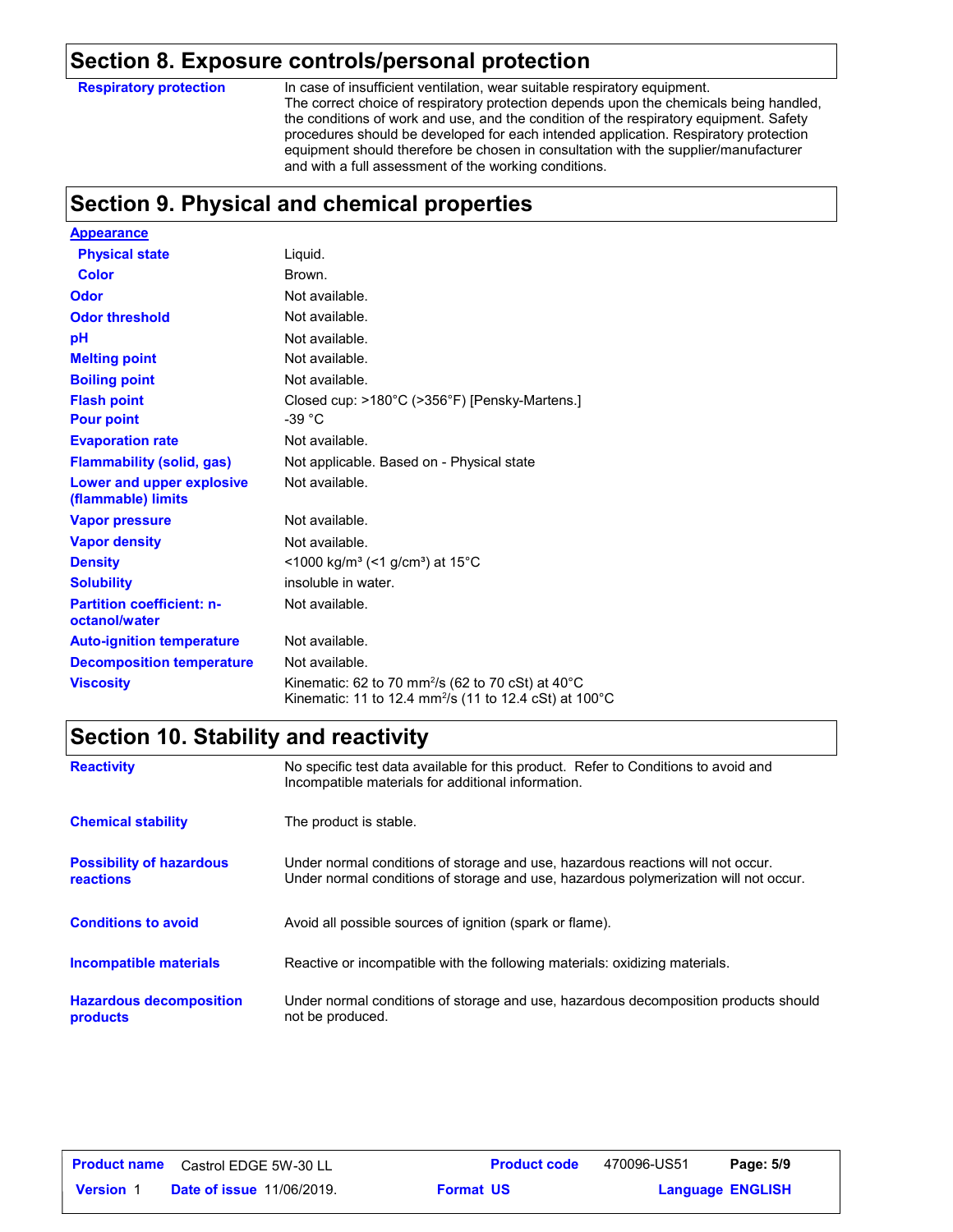## **Section 11. Toxicological information**

### **Information on toxicological effects**

| <b>Aspiration hazard</b>                                                            |                                                  |                                                                                |
|-------------------------------------------------------------------------------------|--------------------------------------------------|--------------------------------------------------------------------------------|
| <b>Name</b>                                                                         |                                                  | <b>Result</b>                                                                  |
| Distillates (petroleum), hydrotreated heavy paraffinic<br>Base oil - highly refined |                                                  | <b>ASPIRATION HAZARD - Category 1</b><br><b>ASPIRATION HAZARD - Category 1</b> |
| <b>Information on the likely</b><br>routes of exposure                              | Routes of entry anticipated: Dermal, Inhalation. |                                                                                |

| <b>Potential acute health effects</b> |                                                                                                   |
|---------------------------------------|---------------------------------------------------------------------------------------------------|
| Eye contact                           | No known significant effects or critical hazards.                                                 |
| <b>Skin contact</b>                   | No known significant effects or critical hazards.                                                 |
| <b>Inhalation</b>                     | Vapor inhalation under ambient conditions is not normally a problem due to low vapor<br>pressure. |
| <b>Ingestion</b>                      | No known significant effects or critical hazards.                                                 |

**Symptoms related to the physical, chemical and toxicological characteristics**

| <b>Eye contact</b>  | No specific data.                                                                |
|---------------------|----------------------------------------------------------------------------------|
| <b>Skin contact</b> | Adverse symptoms may include the following:<br>irritation<br>dryness<br>cracking |
| <b>Inhalation</b>   | No specific data.                                                                |
| <b>Ingestion</b>    | No specific data.                                                                |

|                                         | Delayed and immediate effects and also chronic effects from short and long term exposure                                                                                                                                                                                                                                                                                                                    |
|-----------------------------------------|-------------------------------------------------------------------------------------------------------------------------------------------------------------------------------------------------------------------------------------------------------------------------------------------------------------------------------------------------------------------------------------------------------------|
| <b>Short term exposure</b>              |                                                                                                                                                                                                                                                                                                                                                                                                             |
| <b>Potential immediate</b><br>effects   | Not available.                                                                                                                                                                                                                                                                                                                                                                                              |
| <b>Potential delayed effects</b>        | Not available.                                                                                                                                                                                                                                                                                                                                                                                              |
| <b>Long term exposure</b>               |                                                                                                                                                                                                                                                                                                                                                                                                             |
| <b>Potential immediate</b><br>effects   | Not available.                                                                                                                                                                                                                                                                                                                                                                                              |
| <b>Potential delayed effects</b>        | Not available.                                                                                                                                                                                                                                                                                                                                                                                              |
| <b>Potential chronic health effects</b> |                                                                                                                                                                                                                                                                                                                                                                                                             |
| <b>General</b>                          | USED ENGINE OILS<br>Combustion products resulting from the operation of internal combustion engines<br>contaminate engine oils during use. Used engine oil may contain hazardous<br>components which have the potential to cause skin cancer. Frequent or prolonged<br>contact with all types and makes of used engine oil must therefore be avoided and a<br>high standard of personal hygiene maintained. |
| <b>Carcinogenicity</b>                  | No known significant effects or critical hazards.                                                                                                                                                                                                                                                                                                                                                           |
| <b>Mutagenicity</b>                     | No known significant effects or critical hazards.                                                                                                                                                                                                                                                                                                                                                           |
| <b>Teratogenicity</b>                   | No known significant effects or critical hazards.                                                                                                                                                                                                                                                                                                                                                           |
| <b>Developmental effects</b>            | No known significant effects or critical hazards.                                                                                                                                                                                                                                                                                                                                                           |
| <b>Fertility effects</b>                | No known significant effects or critical hazards.                                                                                                                                                                                                                                                                                                                                                           |

#### **Numerical measures of toxicity**

| <b>Acute toxicity estimates</b> |                  |
|---------------------------------|------------------|
| Route                           | <b>ATE</b> value |
| Dermal                          | 6578.95 mg/kg    |

|                  | <b>Product name</b> Castrol EDGE 5W-30 LL |                  | <b>Product code</b> | 470096-US51 | Page: 6/9               |  |
|------------------|-------------------------------------------|------------------|---------------------|-------------|-------------------------|--|
| <b>Version</b> 1 | <b>Date of issue 11/06/2019.</b>          | <b>Format US</b> |                     |             | <b>Language ENGLISH</b> |  |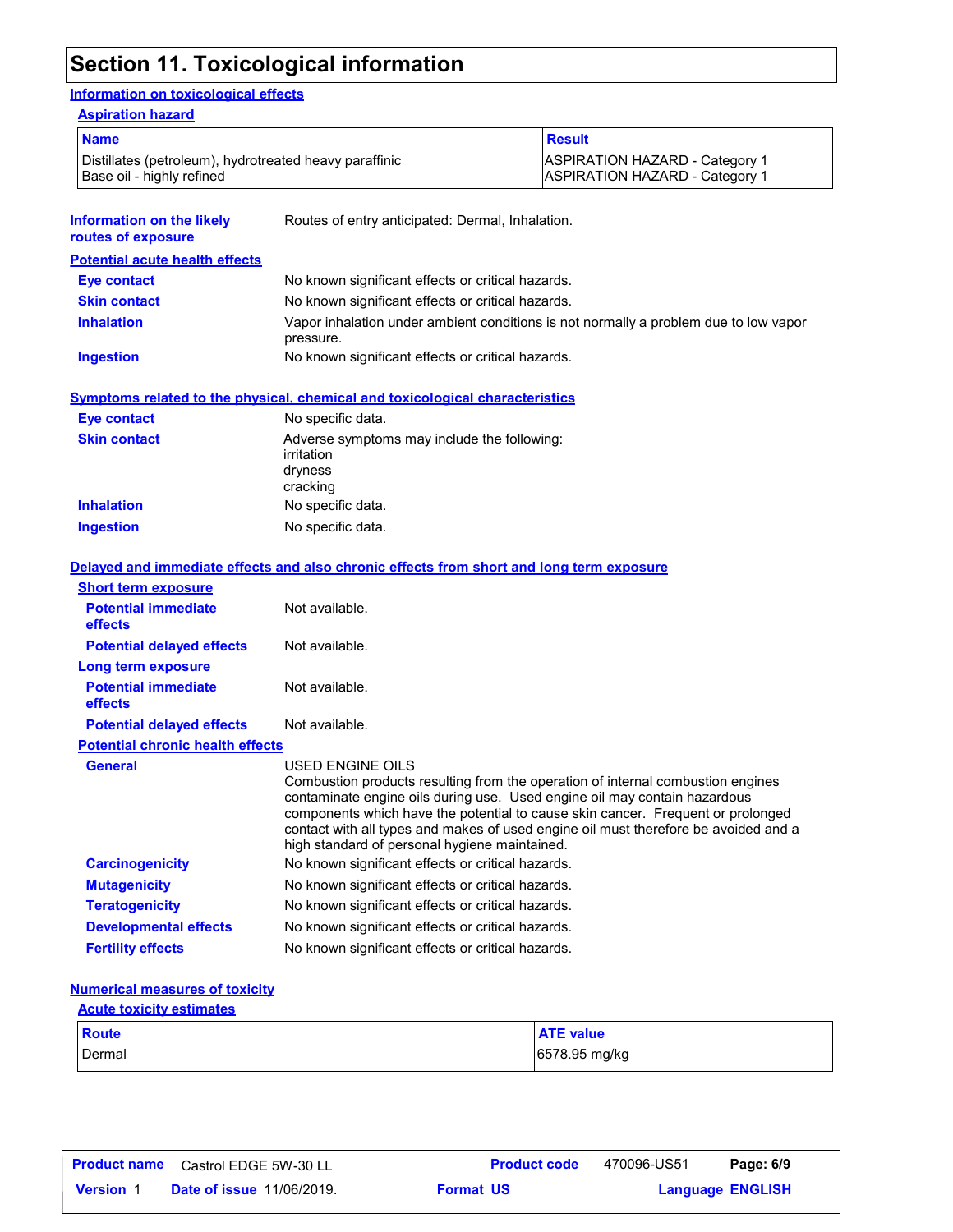## **Section 12. Ecological information**

#### **Toxicity**

No testing has been performed by the manufacturer.

#### **Persistence and degradability**

Not expected to be rapidly degradable.

#### **Bioaccumulative potential**

This product is not expected to bioaccumulate through food chains in the environment.

| <b>Mobility in soil</b>                                 |                                                                                                                           |
|---------------------------------------------------------|---------------------------------------------------------------------------------------------------------------------------|
| <b>Soil/water partition</b><br><b>coefficient (Koc)</b> | Not available.                                                                                                            |
| <b>Mobility</b>                                         | Spillages may penetrate the soil causing ground water contamination.                                                      |
| <b>Other adverse effects</b>                            | No known significant effects or critical hazards.                                                                         |
| <b>Other ecological information</b>                     | Spills may form a film on water surfaces causing physical damage to organisms. Oxygen<br>transfer could also be impaired. |

## **Section 13. Disposal considerations**

The generation of waste should be avoided or minimized wherever possible. Significant quantities of waste product residues should not be disposed of via the foul sewer but processed in a suitable effluent treatment plant. Dispose of surplus and non-recyclable products via a licensed waste disposal contractor. Disposal of this product, solutions and any by-products should at all times comply with the requirements of environmental protection and waste disposal legislation and any regional local authority requirements. Waste packaging should be recycled. Incineration or landfill should only be considered when recycling is not feasible. This material and its container must be disposed of in a safe way. Empty containers or liners may retain some product residues. Avoid dispersal of spilled material and runoff and contact with soil, waterways, drains and sewers. **Disposal methods**

## **Section 14. Transport information**

|                                         | <b>DOT Classification</b> | <b>TDG Classification</b> | <b>IMDG</b>                  | <b>IATA</b>    |
|-----------------------------------------|---------------------------|---------------------------|------------------------------|----------------|
| <b>UN number</b>                        | Not regulated.            | Not regulated.            | Not regulated.               | Not regulated. |
| <b>UN proper</b><br>shipping name       |                           | $\blacksquare$            | -                            |                |
| <b>Transport</b><br>hazard class(es)    |                           | $\overline{\phantom{0}}$  | -                            |                |
| <b>Packing group</b>                    | -                         | $\overline{\phantom{a}}$  | $\qquad \qquad \blacksquare$ | ٠              |
| <b>Environmental</b><br>hazards         | No.                       | No.                       | No.                          | No.            |
| <b>Additional</b><br><b>information</b> |                           | $\overline{\phantom{0}}$  | -                            |                |

**Special precautions for user**

Not available.

Not available.

**Transport in bulk according to Annex II of MARPOL and the IBC Code**

**Date of issue** 11/06/2019. **Format US All All Anguage ENGLIS Product name** Castrol EDGE 5W-30 LL **Product code** 470096-US51 **Page: 7/9**

470096-US51 Page: 7/9

**Format US**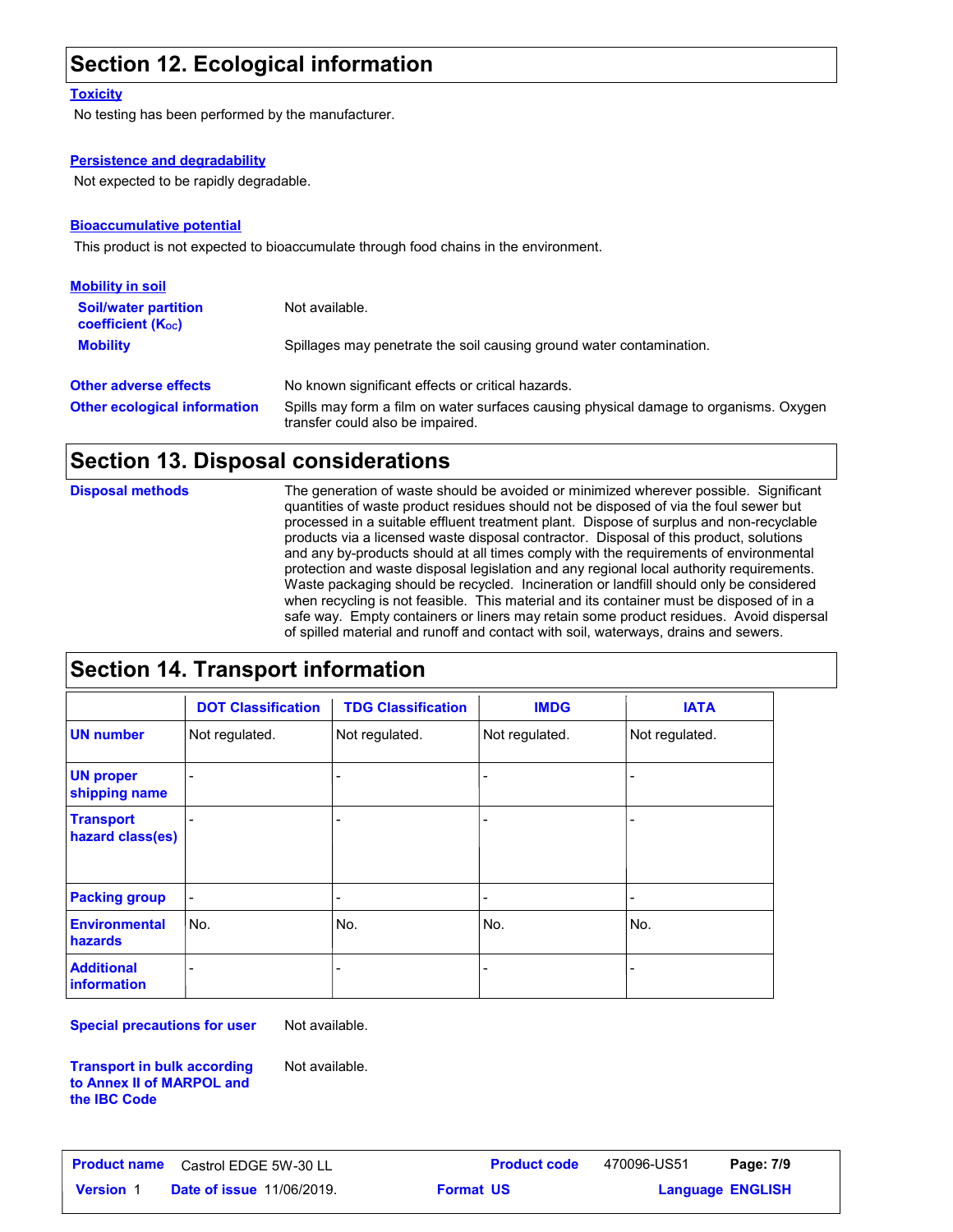## **Section 15. Regulatory information**

#### **U.S. Federal regulations**

**United States inventory** All components are active or exempted.

#### **SARA 302/304 (TSCA 8b)**

**Composition/information on ingredients**

No products were found.

| <b>SARA 311/312</b>                       |                                                                                              |
|-------------------------------------------|----------------------------------------------------------------------------------------------|
| <b>Classification</b>                     | Not applicable.                                                                              |
| <b>SARA 313</b>                           |                                                                                              |
| <b>Form R - Reporting</b><br>requirements | This product does not contain any hazardous ingredients at or above regulated<br>thresholds. |
| <b>Supplier notification</b>              | This product does not contain any hazardous ingredients at or above regulated<br>thresholds. |
| <b>State regulations</b>                  |                                                                                              |
| <b>Massachusetts</b>                      | The following components are listed: OIL MIST, MINERAL; OIL MIST, MINERAL                    |
| <b>New Jersey</b>                         | None of the components are listed.                                                           |
| <b>Pennsylvania</b>                       | None of the components are listed.                                                           |
|                                           |                                                                                              |

#### **California Prop. 65**

**A** WARNING: This product can expose you to chemicals including Benzene, which is known to the State of California to cause cancer and birth defects or other reproductive harm. This product can expose you to chemicals including Ethylbenzene and Naphthalene, which are known to the State of California to cause cancer, and Toluene, which is known to the State of California to cause birth defects or other reproductive harm. For more information go to www. P65Warnings.ca.gov.

#### **Other regulations**

**History**

| <b>Australia inventory (AICS)</b>                               | At least one component is not listed.                                                                    |
|-----------------------------------------------------------------|----------------------------------------------------------------------------------------------------------|
| <b>Canada inventory</b>                                         | All components are listed or exempted.                                                                   |
| <b>China inventory (IECSC)</b>                                  | At least one component is not listed.                                                                    |
| <b>Japan inventory (ENCS)</b>                                   | At least one component is not listed.                                                                    |
| <b>Korea inventory (KECI)</b>                                   | At least one component is not listed.                                                                    |
| <b>Philippines inventory</b><br>(PICCS)                         | At least one component is not listed.                                                                    |
| <b>Taiwan Chemical</b><br><b>Substances Inventory</b><br>(TCSI) | At least one component is not listed.                                                                    |
| <b>REACH Status</b>                                             | For the REACH status of this product please consult your company contact, as<br>identified in Section 1. |

## **Section 16. Other information**

#### **National Fire Protection Association (U.S.A.)**



|                  | <b>Product name</b> Castrol EDGE 5W-30 LL |                  | <b>Product code</b> | 470096-US51 | Page: 8/9               |  |
|------------------|-------------------------------------------|------------------|---------------------|-------------|-------------------------|--|
| <b>Version</b> 1 | <b>Date of issue 11/06/2019.</b>          | <b>Format US</b> |                     |             | <b>Language ENGLISH</b> |  |